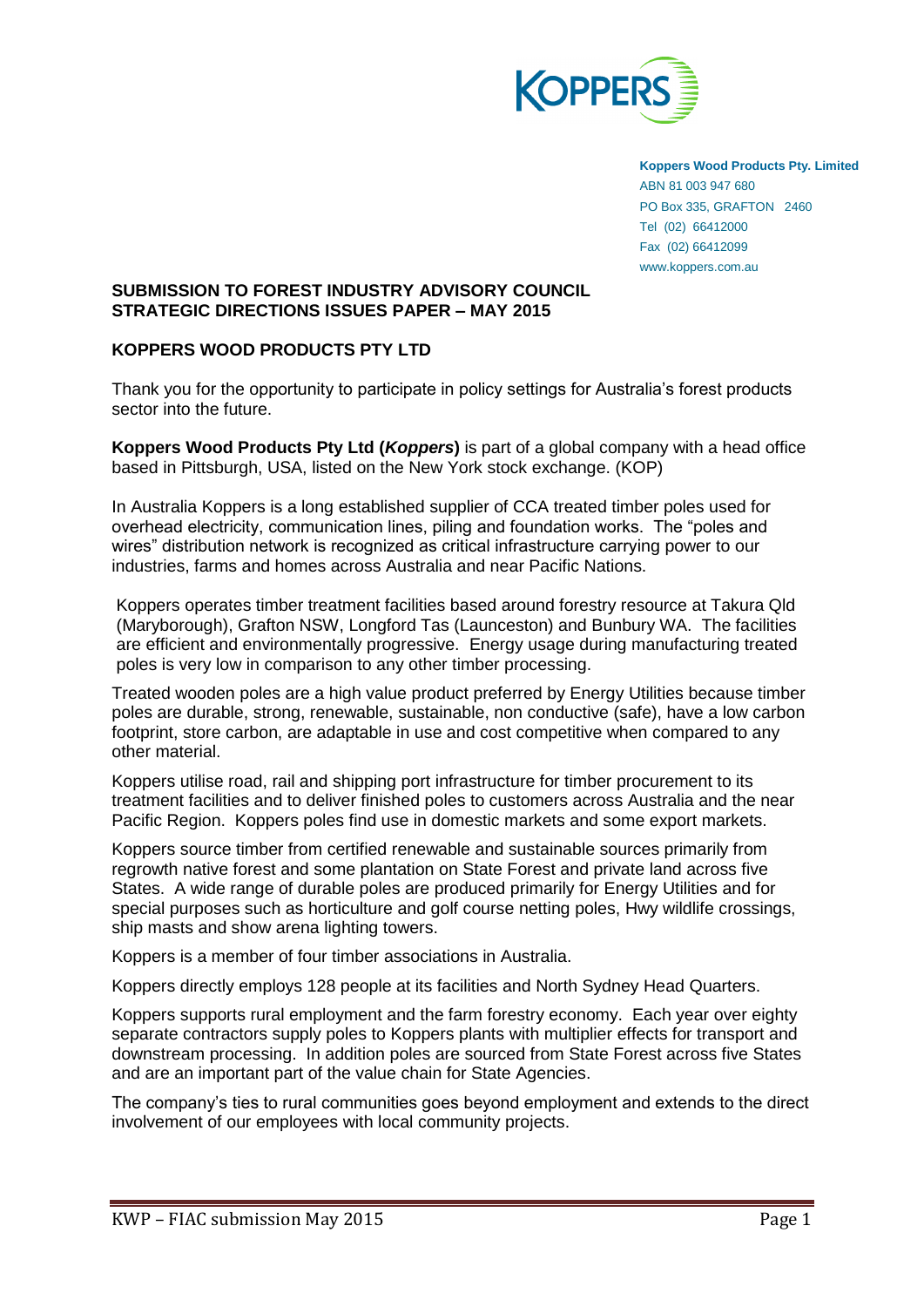# **Issues and Challenges**

The superior natural qualities of timber over any other product across a whole range of criteria make wooden poles the standout logical choice: **renewable resource, sustainable production, longevity in service, carbon storage, low energy inputs to produce, natural insulation properties, flexibility in use, familiar product to customers and linesmen, capacity to generate high levels of rural employment and high premiums for poles over other products.**

Resource access, government red tape, local, regional and State transport infrastructure and the capacity of State Forest agencies everywhere to equitably manage and distribute Crown timber resources are perennial issues impacting on Koppers operation and profitability.

# **Resource Access**

Securing sufficient quantities of poles in timber allocations from forest agencies and from private native regrowth forest and plantations is fundamental to critical infrastructure, rural employment opportunities and profitability of the wooden pole industry. All Koppers treatment facilities rely on some level of plantation resource. Koppers Bunbury facility is 100% reliant on plantation resource and the declining area of the plantation estate in WA is alarming. Comments made in FIFWA's submission to FIAC under plantation forest is supported.

# **Rural Infrastructure**

The capacity of Local Government to maintain road and bridge infrastructure in rural and regional areas is limited and often supplemented by forest operations in up river areas. The de facto infrastructure support provided to local government by the forestry industry provides a significant social dimension that is not widely recognised. Industry already contributes to funding infrastructure via road charges, levies and taxes. Priority funding from State and Federal Government is required to ensure forestry can continue to operate in rural areas for important social and economic reasons.

# **Long Load Transport Regulation**

The transport of long poles up to 30m in length require permits from State Road authorities and State Forest Agencies and Local Government where applicable. The complications of having permits approved and the required escorts in a timely fashion prohibits efficient recovery of long poles when they are produced and add to the cost to the product. Regulations between States and between State and Local Government in respect of long load haulage are highly inconsistent.

# **Forestry Legislation/Regulation**

Legislation and Regulation supporting long term resource security is therefore extremely important to Koppers.

# **NSW**

In NSW private native forest operations are subject to the Native Vegetation Act, The Threatened Species Act and Private Native Forest Codes of Practice for Logging all administered by EPA NSW or associated agencies (NPWS, OEH). Plantations on any land tenure is administered by DPI NSW under the Plantations and Reforestation Act. Clearing of private land and routine agricultural management activities (RAMAs) generally falls under the administration of Local Land Services. A single property including PNF, plantation and cleared land may require land use conditional approvals from 3 separate agencies. There are numerous inconsistencies and perverse outcomes due to overlapping regulation. The Baird Government is currently reviewing all legislation with a view to harmonization and this is welcomed however the NSW Forestry Framework is still difficult and requires constant attention: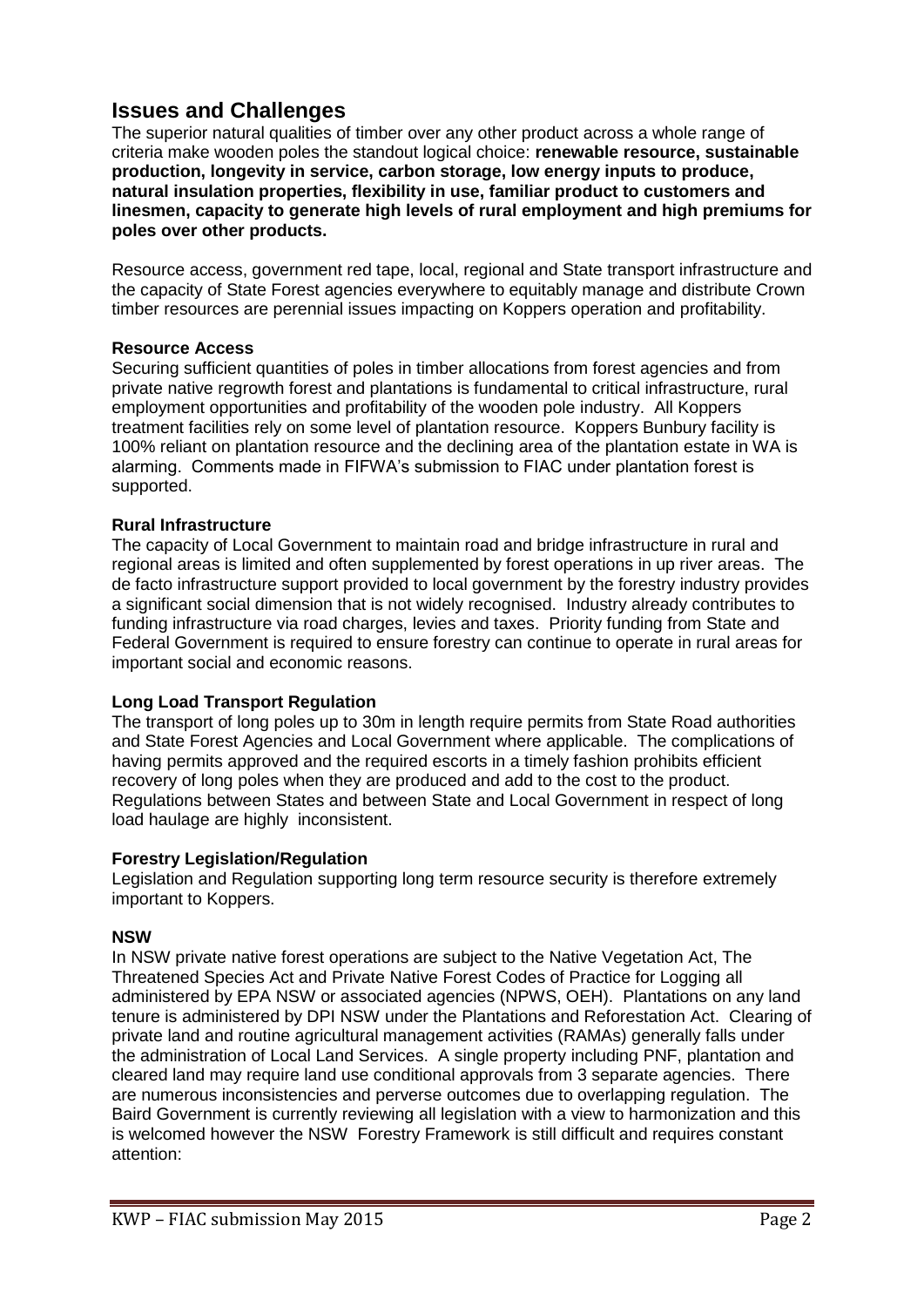The NSW Forestry Agreement covering the Upper and Lower North East and jointly signed by Ministers for environment, planning and forestry expire in March 2019.

The Regional Forestry Agreements (RFA) between the State and Commonwealth Governments for North East NSW expires in Mar 2020.

Koppers three Wood Supply Agreements held with Forestry Corporation of NSW expire in Dec 2023.

In due course the NSW Forestry Agreements and the Regional Forestry Agreements must be reviewed and renewed for FCNSW to meet pole supply commitments to Koppers and the Timber Industry until 2023.

Aligning the terms of the various RFA's and WSA's as rolling agreements will encourage investment over the longer term.

### **Queensland**

On-going native forest access may become more challenging in Qld with a change to a Labor government and increased green lobbying. It is a fact that a forestry rotation does not fit into a political rotation, not even a cutting cycle and long term forest planning and the forest vision pursued by FIAC needs to have bipartisan support. This can only be achieved with a dedicated education program highlighting the outstanding fundamental benefits of forestry to the economy, the environment and communities.

### **Tasmania**

Koppers are supplied hardwood poles to meet local energy distribution and foundation piling requirements for the Tasmanian market from Forestry Tasmania. Supplies from Forest Tasmania continue but appear less secure.

#### **WA**

Access to plantation resource is pivotal to the operation of the Bunbury pole facility and all comments in the FIFWA submission are supported.

In the hardwood sector Crown and private regrowth native forest along the east coast of Australia remains the preminent source of hardwood poles. Native forest hardwoods are heavily relied on by the pole industry as the species mix specified by the Utility Industry is selected based on durability and strength and very few of thees species have been selected for plantation plantings. For this reason timber from the extensive native forest estate is not readily substituted by the existing hardwood plantation estate and this situation is unlikely to change without continuing investment in timber plantings since the collapse of MIS plantations and lack of Government regulation to promote suitably structured investment incentives for selected species for these high value domestic markets.





**Learn more about Koppers**[: http://www.koppers.com](http://www.koppers.com/)

The contents of this e-mail are intended for the use of the intended addressee(s) only and may be confidential. If you are not an intended addressee, note that any disclosure, copying, distribution or use of this e-mail message or the contents hereof is prohibited.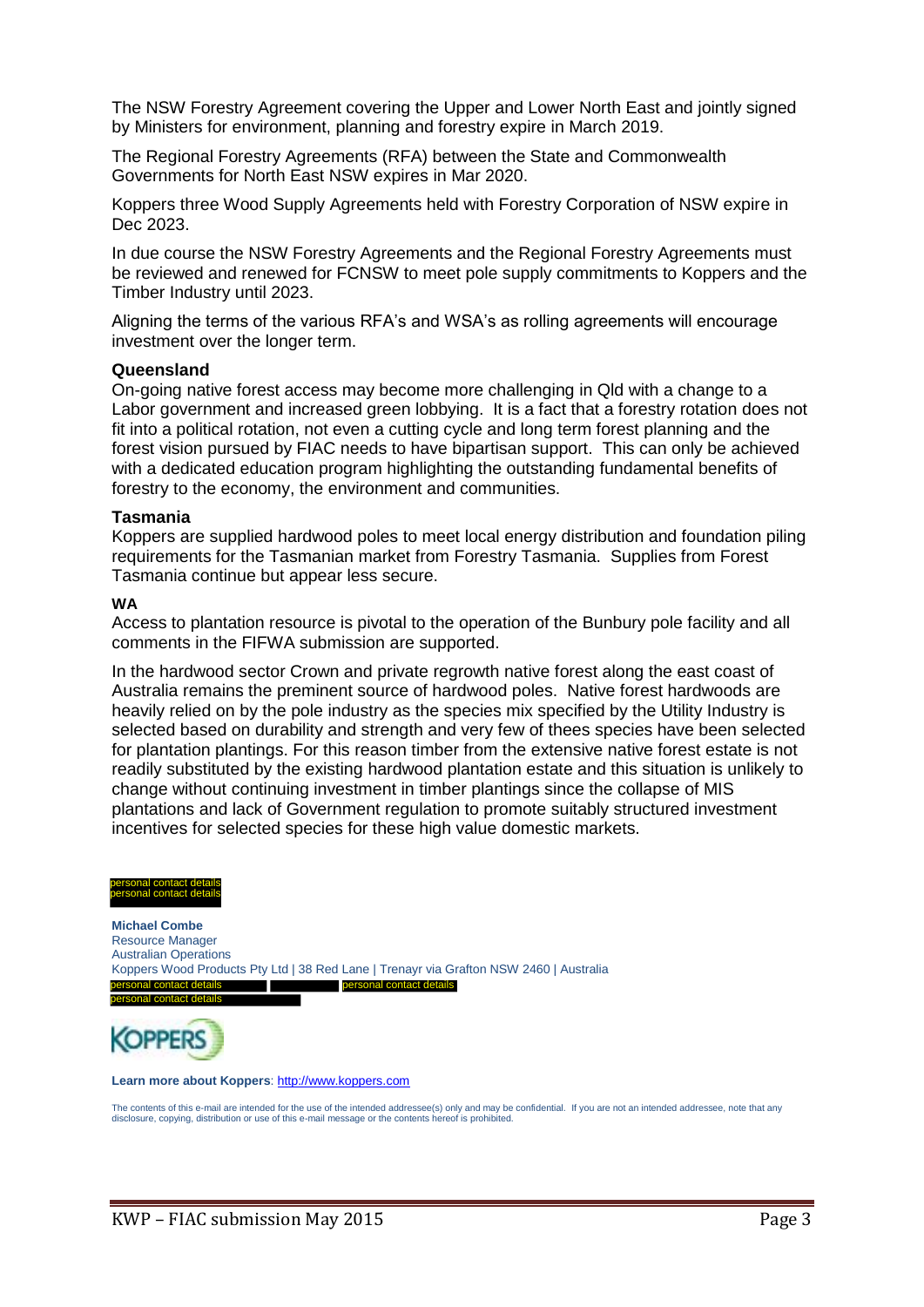# **SUBMISSION TO THE FOREST INDUSTRY ADVISORY COUNCIL STRATEGIC DIRECTIONS ISSUES PAPER – MAY 2015**

Vision and Objective for the Australian forest products sector.

*1. What should the vision be for the forest products sector in the coming decades?*

Koppers supports the comments submitted by Timber NSW under this heading.

# 2. What specific objectives should underpin this vision

An additional objective target here could include a forestry training and education target. (eg number of skilled forest operators or forestry diploma or degree graduates trained each year. A large part of the native forest estate is privately owned and targets to improve the level of forest management knowledge and silviculture training for PNF owners is important to achieve the vision.

# Issue 1. Market Trends and Pressures

## *3. What forest products does Australia have a local and/or international competitive advantage?*

The preminent supply of durable hardwood poles comes from regrowth native forest along the east coast of NSW north to the central Qld coast and hinterland. The qualities of Class 1 and 2 poles for strength and durability from regrowth native forest here is without peer and not replicated in plantation. Prioirty management for sustainable pole production from identified regrowth forests close to existing processing capacity will deliver high value returns to forest growers in the relatively short rotations to meet most high demand pole sizes.

# *4. What is the potential demand for forest products in the coming decades?*

Energy Networks Australia projected annual domestic timber pole usage for new and replacement lines to be about 100,000/annum $(1)$ . So the pole market is a relatively small in comparison to other timber products but highly valuable and strategically important for critical infrastructure. The pole market is fully mature, demand steady and stable.

### *5. How can Australia best position itself for this demand both nationally and internationally?*

There is a rich resource of poles in native forest and plantations near existing pole treatment facilities to meet existing demand. Market expansion can be achieved by better identification and capture of poles from current harvest operations and grower/contractor training.

# *6. What are the other drivers or disruptions that will potentially affect supply?*

Restricted access to regrowth native forest, poor plantation selection and management and inimical government regulation will negatively impact on pole supply. Wooden poles compete directly with other materials like concrete and steel in the market and any disruption to wooden pole availability will lead to a loss of pole market share to Energy Utilities.

# Issue 2 Emerging uses and markets

# *7. Which emerging forest products have the greatest potential forAustralia*

The Australian Electricity networks have in use over 7,000,000 wooden poles. Future network maintenance and expansion will require ongoing replacement of approximately 100,000 poles per annum. Poles are a very high value forest product that complement the overall mix of products produced during normal harvesting operation and are sold into critical infrastructure for Australia's future development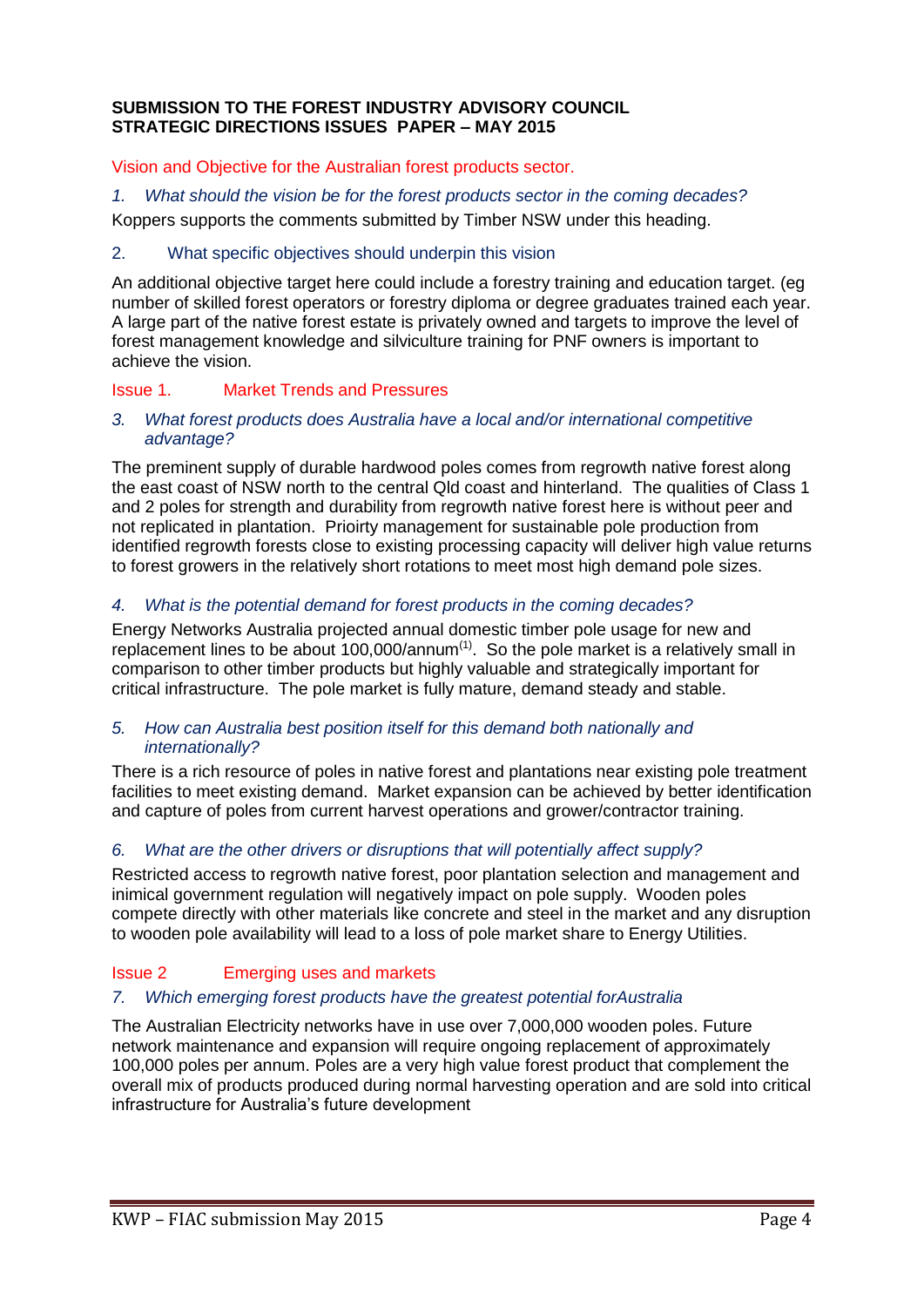### *8. What are some of the barriers to the development and/or uptake of these emerging forest products in Australia*

There are few barriers beyond the continued access to native forests. Best practice manufacturing assets are in place.

## *9. What opportunities exist to better utilize wood resources.*

The perennial issue facing the forest products industry whether it be native forest or plantation is the low-grade wood material available in abundance in every forest operation with limited or no available markets. Simply stated markets available for what the forest produces are not matched. Selective "high grading" practices in forests without pulpwood markets have progressively degraded native forests and not provided opportunity for regeneration to establish. Even the best managed forest stands generate non-commercial material in culling that cannot be marketed due to low volume, distance to processing centers, low prices etc The key to unlocking better forest utilization is finding a market for current "waste material" and legislation to permit the use of forest biomass for energy use is one step forward. The Issues Paper has identified potential sunrise markets for this material. However start up capital is high for all these new products. Alternative low cost incentive based mechanisms have been considered before. The Southern Cross Group of forest researchers and practitioners "Proposal for Stewardships Support to Private Native Forests in NSW" (2) is strongly supported to improve forest productivity and biodiversity conservation of native forests.

### Issue 3 Forest Resource

*10. What is required to ensure the plantation estate is able to meet future demand for forest products?*

Comments submitted by FIFWA and Timber NSW are supported by Koppers.

*11. What is required to ensure the native forest estate is able to meet future demand for forest products?*

Native forest continues to be the pre-eminent source of hardwood poles and high quality hardwood sawlogs and is unlikely to be replaced by hardwood plantation in the short to medium term. The stable pole market needs continuous access to timber resources both from crown reserves and native forests on private property. Crown timber reserves should be managed under the best sustainable silvicultural regimes to maximize growth and returns to the public purse Continued access under existing or less demanding regulation is important to keep the industry viable.

*12. What opportunities are there to increase forest supply from farm forestry, private native forestry and Indigenous owned and managed lands?*

Private Native Forest (PNF) in all forms across Australia constitute a high proportion of all forests, are almost entirely regrowth forest, are un-managed or poorly managed<sup>(3)</sup>, are under utilized and have potential for expanding and sustainable levels of high value outputs<sup>(4)</sup>. The PNF resource has been inaccurately referenced as pristine, fragile and scarce when it is highly productive, persistent, adaptive, aggressive and expanded in area in the past 60 years<sup>(3)</sup>. This latter fact is chronicled in the aerial photography records available from about 1950's to today. As noted in the issues paper there is limited use of PNF for wood production and it can be greatly expanded.

Profitable regrowth forestry is the best means of retaining large forested areas in Australia and to maximize their ecological values. The concept of the Eco-production Model<sup>(3)</sup> for native forestry introduced a forest management program with a silvicultural strategy to achieve a resource structure for sustainable yields from PNF. The conclusion to this paper resonates as strongly today as it did late last century when presented at an AFG Biennial conference and is recommended reading to inform future discussion. The eco-production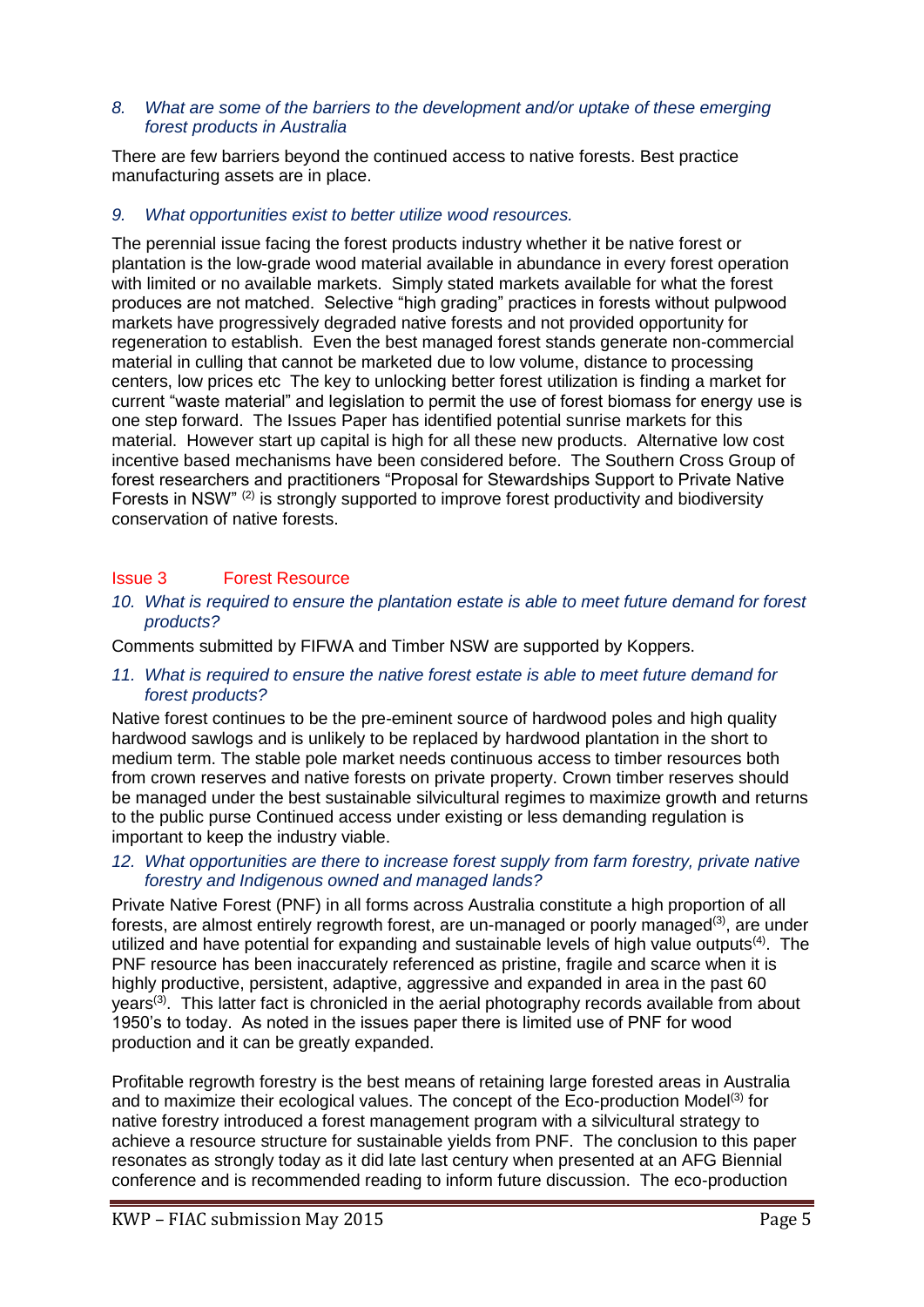model for native forest is all about appropriate silviculture for production and conservation. An updated version of the eco-production model could use forest stewardship incentive based pathways as recommended by the Southern Cross Group to promote sustainable native forestry. It offers landholders an immediate cash flow, additional resource to industry and land owner conservation outcomes. Such a program should be well supported by expert extension services with a long term commitment.. Well delivered it may even achieve the "social licence" status required to move PNF forward into the future.

The demise of the MIS plantation schemes and the rationalization of some government plantation estates has placed some large plantation areas into the hands of farmers and small investors. Some of these stands have failed or are in poor condition but some show good potential in developing into final crops. Some form of incentive or at least advice should be available to these landowners to promote the value in the trees. These plantations will become a valuable raw material in the future if managed properly.

# Issue 4 Innovation Research and Development

### *13. .What are the future research and development needs for Australia's forest products sector and which of these needs are specific to strengths and opportunities in the Australian context?*

Innovation and research needs to be tuned to problems that exist in the changing resource. The reliance on smaller piece size and shorter rotation wood needs to be addressed

#### 14. What are the current inhibitors to private sector investment in research, development and *extension and what role, if any, does the Australian Government potentially have in addressing these?*

The main factor is the availability of resource that will enable businesses to grow to retain competitiveness. Investment is tied to long term profitability which requires business growth. Government support for expansions to plantations and access to native forests is required

### *15. How can the framework for coordinating Australian forestry research and development be strengthened?*

The framework can be strengthened by the closing the gap between research and industry. That is tuning research towards industry problems.

### Issue 5: Consumer and community engagement

### *16. How can domestic and international consumers be better engaged on the environmental, economic and social credentials of Australian forest products?*

KWP supports the NSW Timber submission in this section.

### *17. How important are consumer awareness programs to the future prosperity of the sector*

This is paramount for without consumers we have no industry. The pole customers are linked to electricity consumers so full supply chain understanding the environmental advantage of timber products is critical.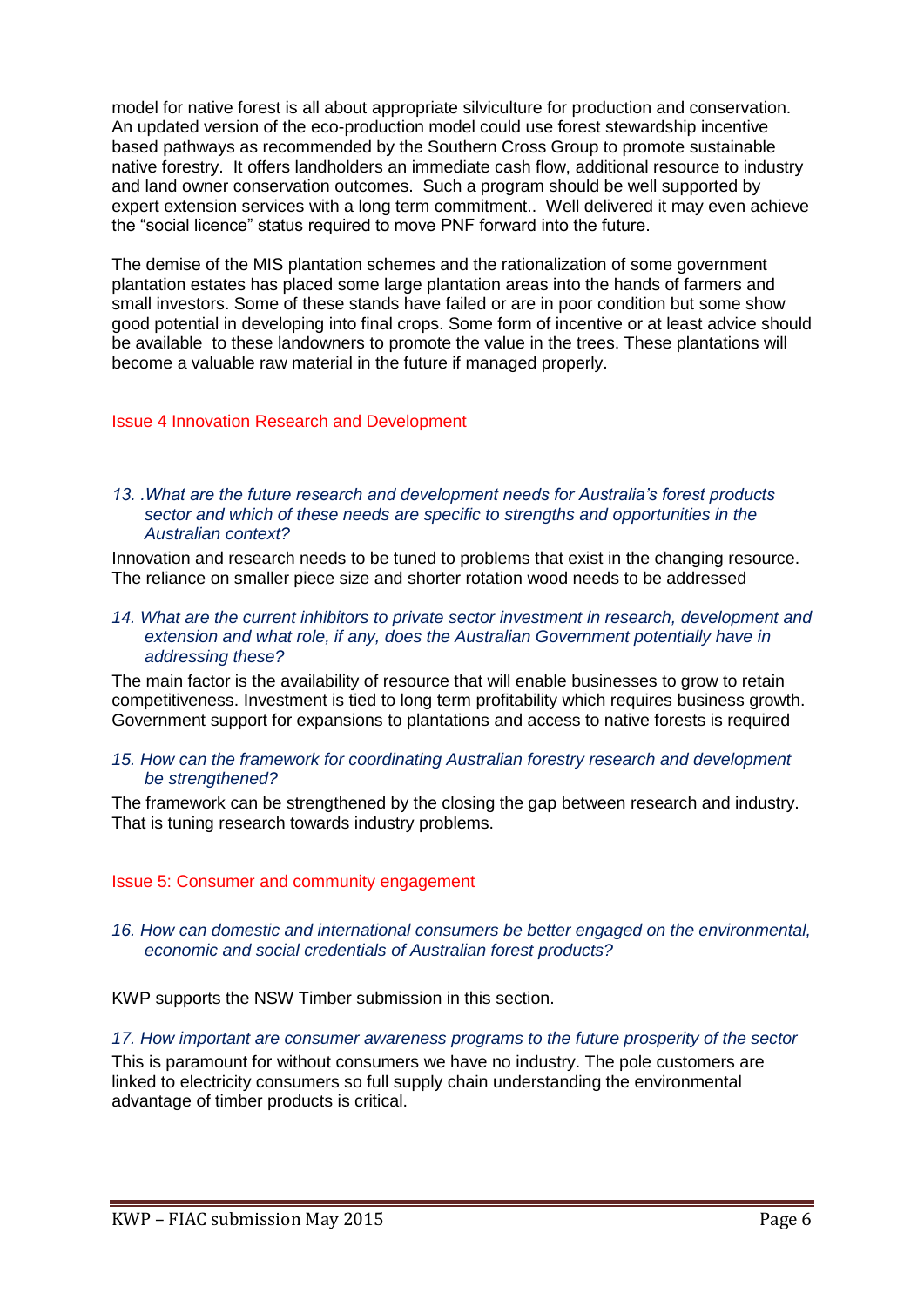### *18.Can forest certification be better leveraged to achieve stronger demand and better prices for Australian forest products and, if so, how?*

Forest certification is a good tool to pass on the value of wood for a sustainable future. Having wood sourced from well managed forests and plantations gains trust from the consumer and confidence in a good product.

### Issue 6: Strengthened regional approaches

### *19.How could forestry hubs better utilise resources and promote greater efficiencies and innovation?*

Forestry hubs can use existing resources in a more efficient way by adding volume to the industry. These include transport water resources and energy infrastructure. Shared raw material access and pooling of waste materials are some that benefit from hubs. Regional hubs will supply economies of scale to all inbound and outbound supply chains. Fragmentation of the industry in a fast globalizing market needs to be corrected

# *20.What have been the barriers to the establishment and efficient operation of forestry hubs to date, and what might be the role of the Australian Government in addressing these?*

Barriers include local government planning and costs of relocating industry. The unavailability centralized large forest estates. The 'Hubs' concept simply requires large volumes of timber to extract the benefits of economies of scale. Government support for major forest expansions in regional high quality forest sites is required.

# *21.If additional forestry hubs are to be established, where would they best be located?*

Most forestry hubs are in place due to the gravitation of timber industries towards their resource. Forestry hubs need further development in the way of infrastructure and lessening of barriers to promote efficiencies. So first the forests need to be established in regions with a competitive advantage, good road, rail infrastructure and proximity to ports.

### Issue 7: Infrastructure

### *22. What infrastructure will be required to respond to future demand for Australian forest products?*

Infrastructure required include better roads in particular bridge replacements in rural areas. Increased powerline efficiencies to reduce costs and broadband capabilities are also needed to allow for office relocation to regional areas. Again efficient Port facilities to enable export competitiveness is critical in a globalized marketplace.

### *23.What can be done to ensure better recognition and understanding of the sector's infrastructure needs?*

The recognition of the importance of the timber industry in regional areas is the key to getting infrastructure upgrades.